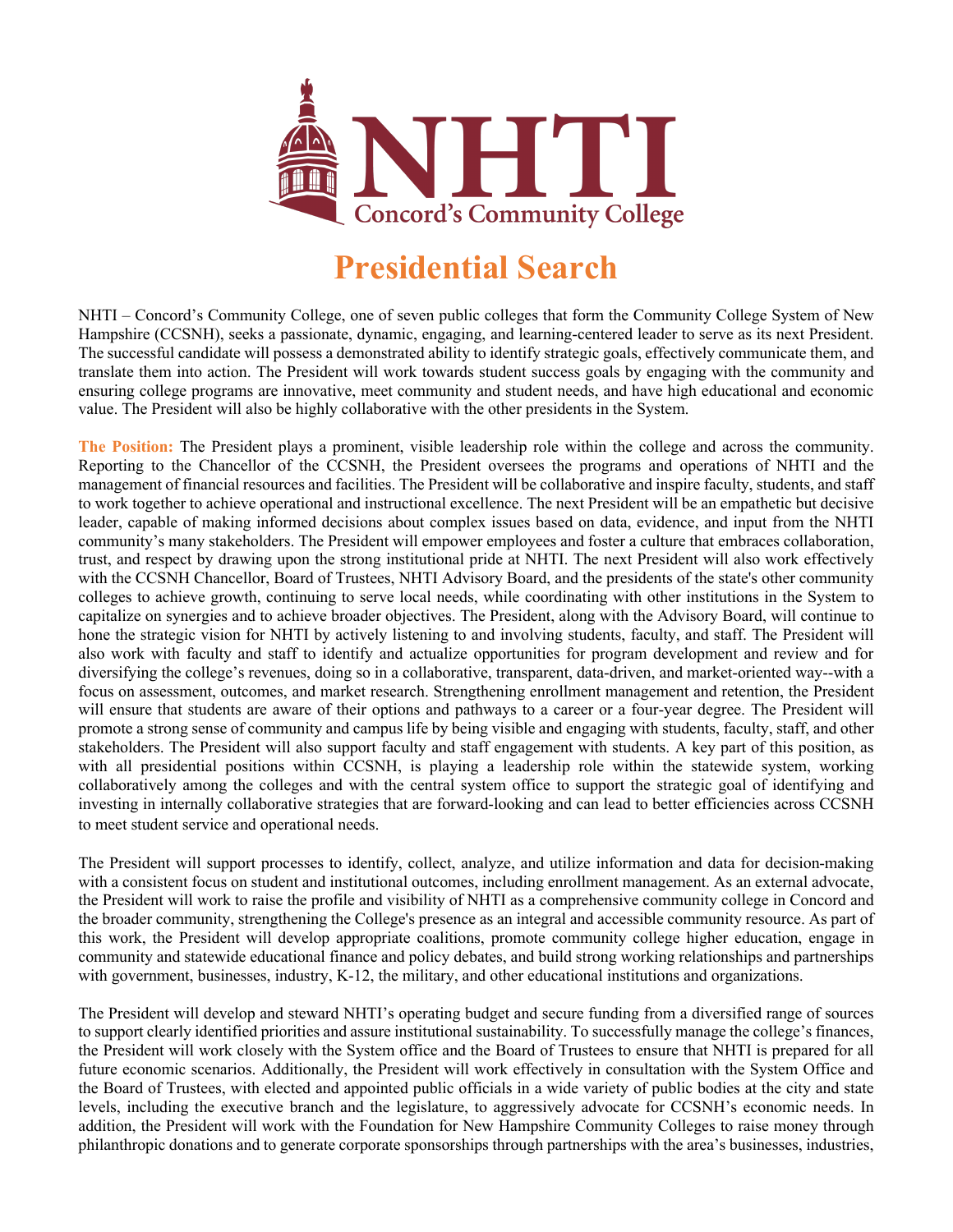and public-sector enterprises. The President, along with the Foundation, will also encourage and foster an active alumni association and build a culture of philanthropic support among NHTI alumni.

**The Institution:** NHTI was founded in 1965 as the New Hampshire Technical Institute. Its name was changed in 2008 to NHTI – Concord's Community College to honor its past and reflect its growth into a comprehensive community college. NHTI is a dynamic institution of higher education committed to providing accessible, high-quality education for students and creating pathways for lifelong learning, career advancement, and civic engagement. The College is recognized by the New Hampshire Higher Education Commission and accredited by the New England Commission of Higher Education (NECHE, formerly NEASC-CIHE). The last accreditation visit by NECHE was September 2016. Full 10-year accreditation was granted, and the 5-year interim report was recently submitted. Additionally, NHTI holds specialized accreditations in 16 programs. NHTI serves approximately 4,600 students annually through 45 degree programs, 55 certificate programs, and numerous workforce development, microcredential, and customized training programs. Additionally, the college offers nine accelerated degree and certificate programs and 22 degrees and certificates that can be completed entirely online. NHTI employs 64 full-time faculty, 105 staff, and approximately 375 adjunct faculty annually. NHTI is situated in south central New Hampshire in the capital city of Concord, and the campus is located on 240 acres of fields and woods with frontage on the Merrimack River. It comprises athletic fields, a quad, and 13 buildings, including a student center, a wellness center, and three residence halls with a combined capacity of 380. The large physical plant of the institution and the presence of residential students provides the college with a distinct sense of community. The campus also includes The Business Training Center, which is dedicated to improving the quality and labor market relevance of workforce investment, education, and economic development efforts by providing individuals the training, skills and credentials necessary to secure and advance employment and to provide employers with skilled workers to address workforce needs. Many of the BTC trainings offered qualify as industry recognized credentials. Additionally, NHTI fields dedicated athletic teams that compete for New England and national championships in eight sports as members of the Yankee Small College Conference and the U.S. College Athletic Association. NHTI student athletes are consistently named All-Americans, Academic All-Americans, and YSCC League All-Stars for their outstanding athletic and academic accomplishments. The NHTI campus is conveniently located in the immediate proximity of the McAuliffe-Shepard Discovery Center and Planetarium, the Mary Stuart Gile Early Learning Center, and The NH Police Standards and Training Council.

**The System:** The College is part of the Community College System of New Hampshire, which is composed of seven community colleges. CCSNH is led by a Board of Trustees, the Chancellor of the System, and the presidents of the seven community colleges that comprise the System. CCSNH offers more than 250 associate degree programs, short-term certificate programs, and specialized training. Each college is served by its own president and has its own college advisory board. CCSNH is a vital civic and economic engine for the state of New Hampshire with an operating budget of approximately \$120 million. Through its seven independent colleges and their affiliated academic centers, CCSNH provides educational access and opportunity for roughly 21,000 learners annually throughout the state and has a current full-time equivalent enrollment of approximately 12,900 students. System colleges employ approximately 1,900 full and part-time faculty and staff.

**Qualifications:** Candidates for the position should have a track record of success in community relations, internal management, strategic planning, finance, and administration. Experience working in large, complex organizations is a strong asset. A keen understanding of budgets and an ability to clearly communicate decisions to the campus is particularly important. The President must be a respectful manager, a strong advocate for students, and a convincing, credible leader of an institution dedicated to serving the educational and workforce needs of the community. The next President must also be an effective agent of change and will preferably be a thought leader and pace-setter in the field. Additionally, the successful candidate should possess many, if not all of the following experiences and qualifications: high ethical standards and a dedication to openness, transparency, and community; deep commitment to and understanding of the mission of community colleges; an outcomes focus and fluency in financial and student success metrics; the ability to manage people and resources; a collaborative approach and the capacity to make decisions; demonstrated commitment to excellence in education; resilience and flexibility in the face of unexpected constraints; a proven ability to implement change and manage conflict; collegiality, the ability and desire to build trust and encourage creativity and innovation, an optimistic and positive outlook, and perseverance in the face of challenge; skill in outreach and cultivating relationships that support the advancement of the College; ability to serve as an effective spokesperson for the College, articulate a vision, educate and energize an audience, and be persuasive; political savvy and a history of successful advocacy; understanding of the needs of the business community, and the ability to engage the participation of external stakeholders and develop strategic partnerships with a broad range of organizations; understanding of the impact of changing technologies on higher education; an understanding of and commitment to supporting diversity, equity, and inclusion; ability to be a persuasive negotiator and facilitator; experience with or knowledge of collective